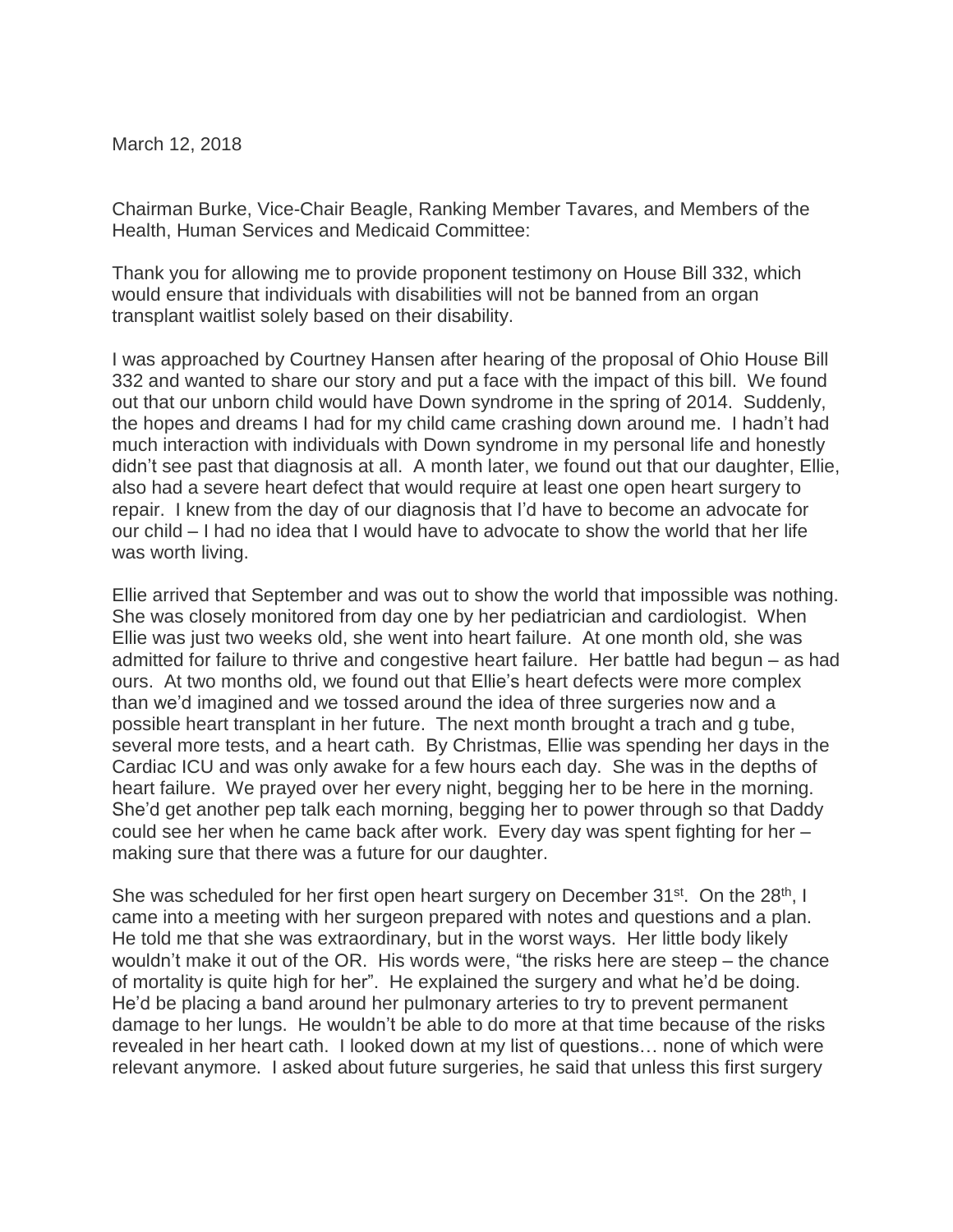was wildly successful, which was doubtful, he wouldn't be able to do step 2 or step 3 in her repair. I said, "Okay, then she can have a transplant."

"No," he said, "she wouldn't be eligible for a transplant, because she has Trisomy 21 (the clinical term for Down syndrome) and a host of other complications." She would likely be sent home to live out the remainder of her short life with the broken heart she had.

The depths of my soul pooled out of me and gathered like a puddle on the floor. How could her life not be worth saving? How could her future not be worth exploring every option? What in the world does having Down syndrome have to do with access to a transplant?

To his surprise, Ellie pulled through her first heart surgery like a champ. She was given a few months of extra time. It was now up to us to figure out a way to get Ellie the surgery that she needed to move forward – a surgery with a future and a life. We looked into pediatric cardiothoracic programs across the country. We'd heard great things about Boston.

When we were finally discharged after four months inpatient, we went to see our cardiologist right away. She helped us gather our files and test results and she got her foot in the door at Boston Children's Hospital. Ellie would undergo her second open heart surgery just two months later. At the time of her second heart surgery, Ellie was again in the hollows of heart failure – ventilator dependent, fed strictly by her g tube, and spending her days sleeping and sweating. The surgeon went in and used part of her pericardium (the sack around her heart) to build a septum in her heart and construct a mitral and tricuspid valve. He removed her PA band that was placed in her first heart surgery. In six hours, our daughter had a whole heart. She came through her second heart surgery and had pink little lips for the first time in her life. Ellie didn't end up needing a transplant then, but congenital heart defects are never gone. They can be repaired, but her heart will never be like mine. There is always a chance that she will need additional surgeries in the future – always a chance that a transplant will again be on the table. While we don't have to think about a transplant today, so many of the other families we met in hospitals are looking at that option. Some of them have been told by multiple hospitals across the country that their child was not eligible for the transplant list because of their disability. If we have to face this again down the road, I'm counting on you to make sure that her disability will not stand in the way of her getting the treatment she deserves.

I don't think her first surgeon had any discriminatory feelings towards her. I think his advice was given with integrity and based on what the medical community believes to be true. But let me tell you this, if Ellie was my age, she wouldn't have survived to see her first birthday. The treatments and options we had for Ellie simply weren't options thirty years ago. Ask any of Ellie's specialists and they'll all tell you that she breaks the mold. That what the textbook says she'll do is rarely the case. In this regard, Ellie is in good company. See, the medical world is just now seeing exactly what people like Ellie